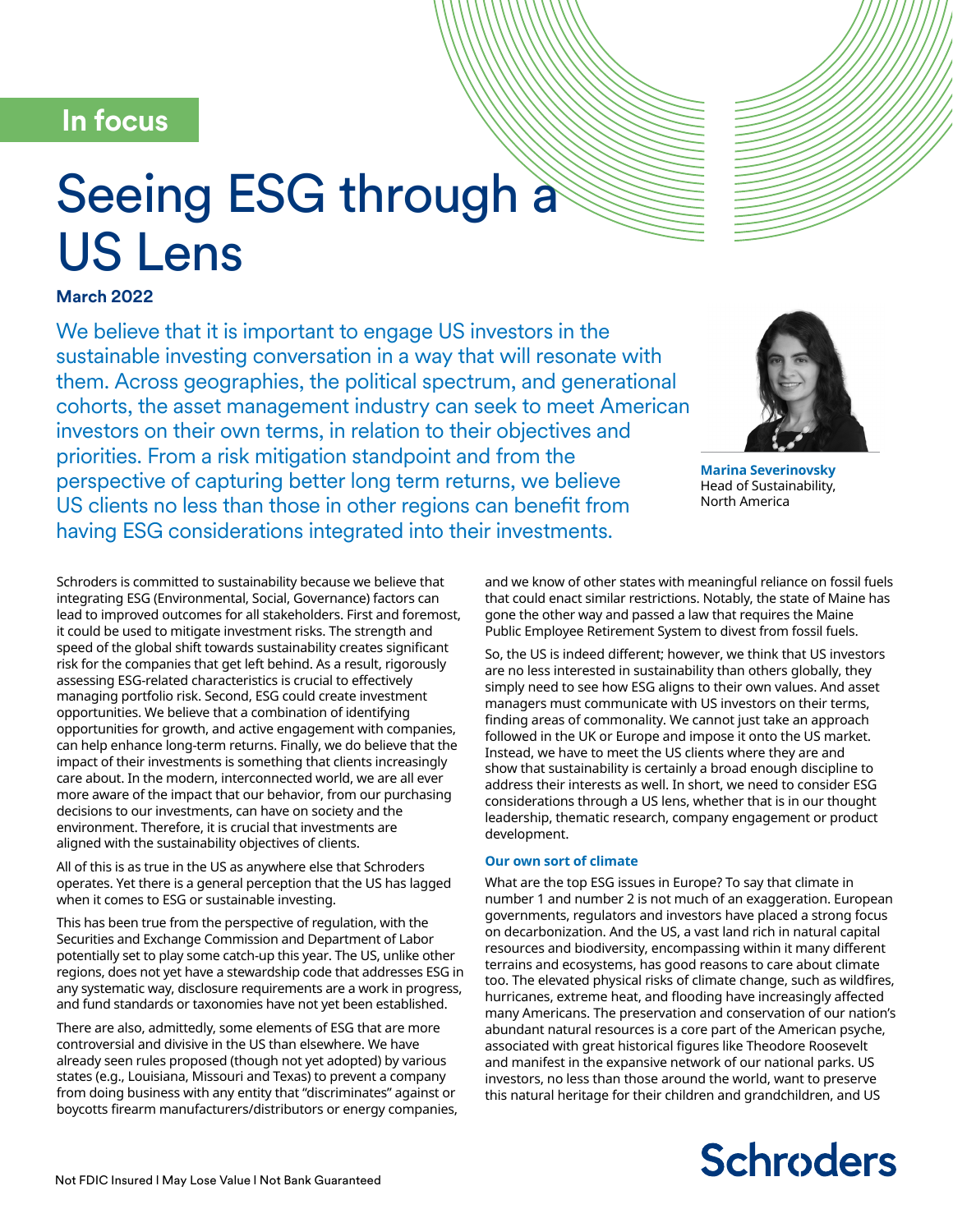companies, alongside global peers, have accelerated their net zero and other voluntary climate pledge commitments. After many years of feet dragging, governments, corporates and investors globally are becoming more aligned on cutting carbon emissions and limiting temperature increases.

However, we must also be conscious that change does not happen in a vacuum. Many regions of the US are reliant on natural resource extraction and production, and many sectors of the US economy are driven by fossil fuels. A transition takes time to effect, and we must support the companies, people and communities who are required to adapt.

Transition financing, which offers capital to high-emitting companies or industries, in order to support their shift towards a climate-neutral or climate-positive future, is needed. Rather than excluding such industries or issuers, Schroders is committed to active ownership with companies as they navigate this path. Moreover, we believe regulation in the US, at some difference to the approach in Europe, will focus on best-in-class instead of exclusions, and allow for transition financing to encourage engagement with problematic industries or issuers and avoid surrendering influence via divestment.

As we think about how to assess transitioning companies, who can be thought of as "evolvers," Schroders can access our proprietary framework\* around Avoided Emissions, designed to measure the potential decarbonization contributions of companies that are seeking to adjust their businesses and developing products and services that can drive significant reductions in economy-wide emissions in the future. In this way, even companies that currently have higher carbon intensity could become "enablers" of climate positive change over time.

In addition to companies, we must also support workers and communities. In the US, the concept of a "just transition" is especially relevant, given how climate change mitigation and decarbonization efforts affect people in various US regions and industries, and the desire on the part of most Americans that these folks not be left behind. Thus, a just transition in our view means combining climate action with fair socio-economic

distribution and giving impacted communities a voice. This includes engaging with workers, unions, and communities that will be affected, providing them with a plan for income support during the transition and proper training or retraining of employees to ensure they can transition to valued work in the future.

#### **ESG begins with E, but it does not end with it**

While climate is certainly a critical issue, from both a risk and opportunity standpoint, we observe that among US investors, there is much more of a balance towards social considerations as well.

In the context of the Covid pandemic especially, in the absence of the social safety net that exists in other parts of the world, and in the fraught political climate of recent years, US investors (like all Americans) keenly feel the issues around financial inequalities, social and racial disparities, and the challenges faced by workers. Issues like economic inclusion (education and training, quality work, living wages, gender equality, workforce diversity), sustainable infrastructure, and good health and well-being (access to healthcare) are meaningful to a majority of US investors, according to [recent research](https://justcapital.com/reports/survey-analysis-in-great-resignation-americans-are-united-in-wanting-action-on-wages-and-jobs-and-accountability-from-corporate-america/) from JUST Capital. It is important that these US investors understand that their priorities also fall squarely within the realm of sustainability.

In terms of our own priorities at Schroders, social issues are very much a focus of our thematic research and our engagement efforts. We offer insights to investors on topics around human rights and human capital management. In fact, under the tagline "People Drive Returns," we are currently building a new research framework and testing a variety of human capital metrics to help contextualize the human leverage on capital employed, uncover the human drivers of firm-level productivity and shed light on the possible human impact on the persistence of returns through the cycle. In addition, our firm-wide roadmap for active ownership in the coming years identifies the six key priority areas/themes on which we will focus our efforts, and three of the six are social themes (Outlook 2022: Active ownership / Six key themes for active ownership in 2022 - TalkingPoint - Schroders – Climate, Biodiversity and natural resources, **Human capital management, Diversity and inclusion, Human rights**, Governance).

#### **Figure 1: What are Americans' top priorities for companies today?**



Source: 2022 JUST Capital Foundation. \*Schroders proprietary tools and models are designed to enhance the research and evaluation process but do not quarantee favorable results or any intended outcomes.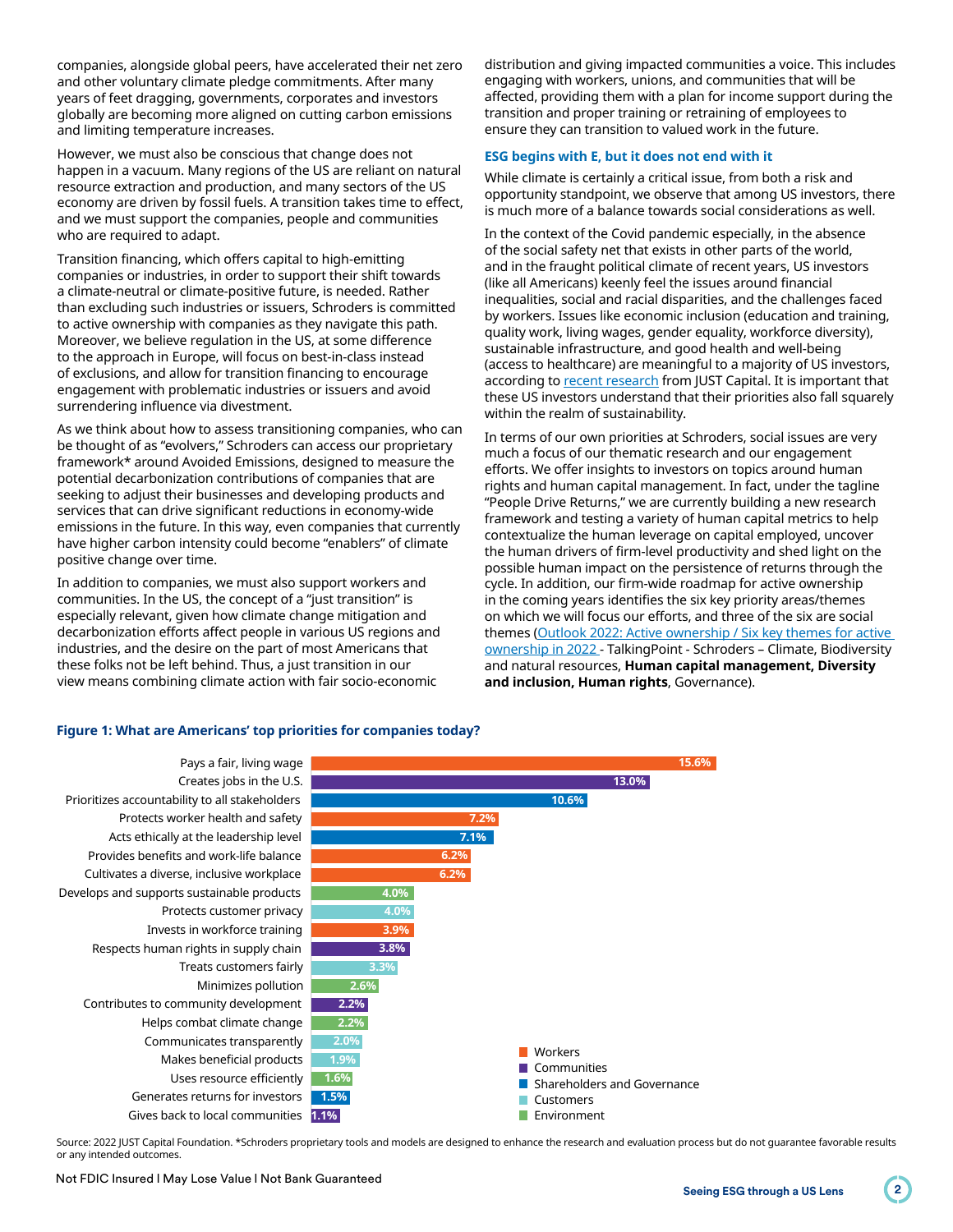#### **Figure 2: Active ownership and key thematic priorities**



#### **Focus on the upside**

Even if there is less agreement in principle among Americans regarding certain ESG related issues, especially around climate, this need not prevent pragmatic discussion about why ESG integration matters in portfolios, purely from a better long term risk and return standpoint, as well as from the standpoint of the impact those investments have. The reality is that conversations do not always need to be about the sacrifices made in trying to reduce emissions in a portfolio. The other side of that same conversation can be about the opportunity to make lucrative investments in new technologies and solutions that can mitigate and even reverse environmental damage.

Also from a purely pragmatic perspective, we believe that we have a responsibility to try to protect our clients' capital from the risks that climate change poses. Given government and corporate decarbonization pledges, regulation, and public awareness of the issue, we expect that huge quantities of capital will be withdrawn from sectors that emit carbon and reinvested in those that aid transition. We therefore look for value in the potential opportunities created.

As investors, we believe the way we direct capital not only shapes the financial returns but also the type of impact we have on the world. The relationship between these two outcomes has rapidly evolved as we see a fundamental shift in how companies are viewed and valued. Understanding the impact that they have on society and the planet could be crucial in determining their true costs and ultimately their impact-adjusted profits. Sustainable investing has become a cornerstone of building robust portfolios that may deliver long term returns, serving the interests of both investors and society.

In the context of this, we believe that it is important to engage US investors in the sustainable investing conversation in a way that will resonate with them. Across geographies, the political spectrum, and generational cohorts, the asset management industry can seek to meet American investors on their own terms, in relation to their objectives and priorities. From a risk mitigation standpoint and from the perspective of capturing better long term returns, we believe US investors no less than those in other regions can benefit from having ESG considerations integrated into their investments.

There is no guarantee that an Environmental, Social & Governance (ESG) or Sustainable approach to investing will deliver positive portfolio's returns or protect against risk such as the loss of principal.